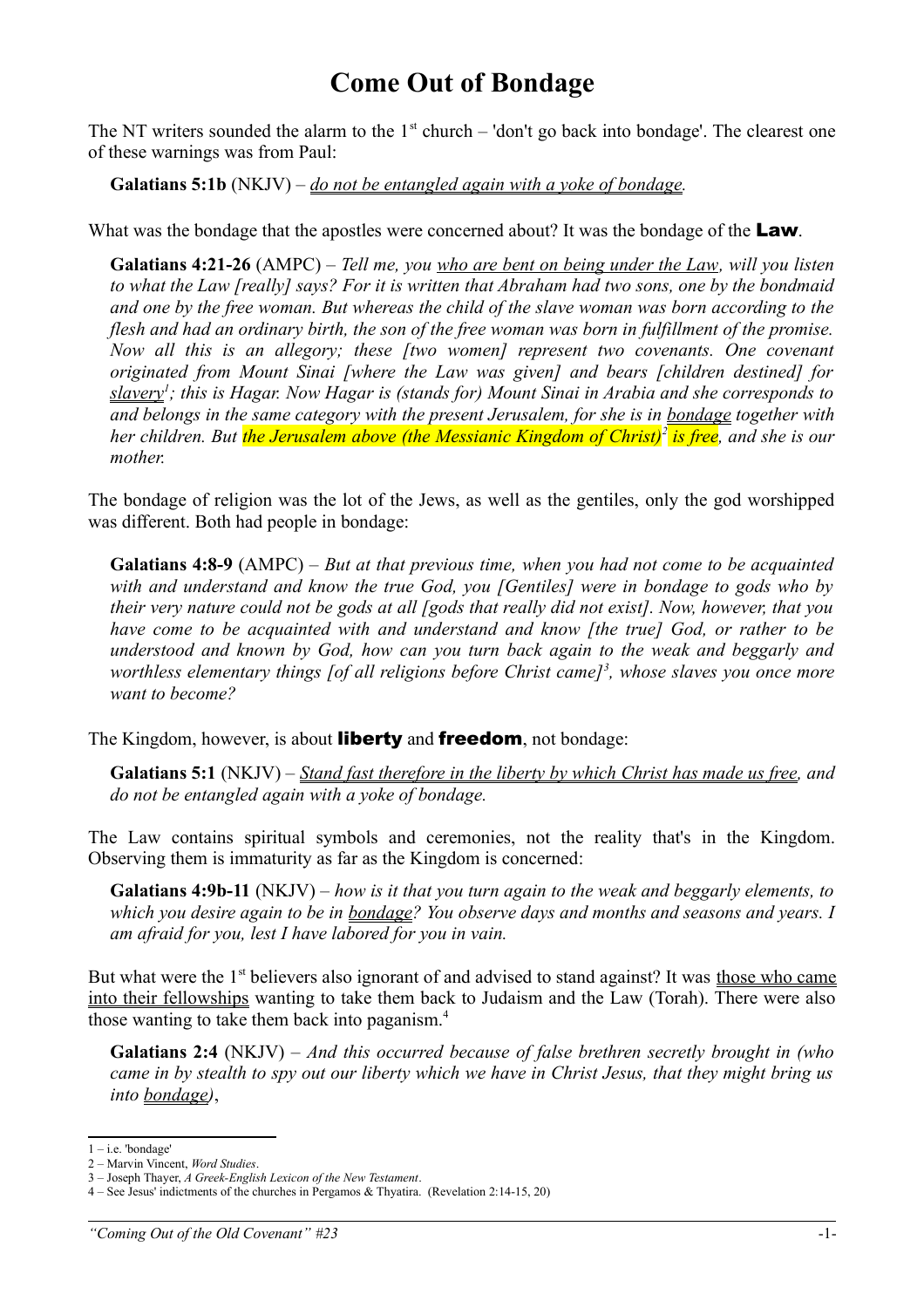**2 Corinthians 11:20** (NKJV) – *For you put up with it if one brings you into bondage, if one devours you, if one takes from you, if one exalts himself, if one strikes you on the face.* 

**2 Corinthians 11:20** (AMPC) – *For you endure it if a man assumes control of your souls and makes slaves of you, or devours [your substance, spends your money] and preys upon you, or deceives and takes advantage of you, or is arrogant and puts on airs, or strikes you in the face.*

Actually, anything that enslaves you or controls you has removed your Kingdom freedom and placed you into bondage. Sinful living does this.

**2 Peter 2:19a** (NKJV) – *While they promise them liberty, they themselves are slaves of corruption; for by whom a person is overcome, by him also he is brought into bondage.*

Even the fear of death which causes us to stick with religion in a hope of deliverance is a form of bondage. Christ's death sets us free from that bandage:

**Hebrews 2:15** (AMPC) – *And also that He might deliver and completely set free all those who through the [haunting] fear of death were held in bondage throughout the whole course of their lives.*

Even if we don't adhere to Judaism or the Torah Law, but adhere to any other form of law – such as the 10 Commandments – we are actually in bondage, not freedom. Living by the 10 Commandments is the foundation of many of the denominations and it is just as much religion as the non-protestant organisations. You see, religion is bondage because it is legalism – it's 'legal', i.e. based on a system of law.

Interestingly, here's the origin of the word 'religion':[5](#page-1-0)

'**Religion**': from 're-ligature' = 're-bind' = 'bring back into bondage'

The Kingdom brings freedom. Licentiousness pretends to give freedom, but it brings bondage instead.

**John 8:33-35** (AMP) – *They answered Him, "We are Abraham's descendants and have never been enslaved to anyone. What do You mean by saying, 'You will be set free'?" Jesus answered, "I assure you and most solemnly say to you, everyone who practices sin habitually is a slave of sin. Now the slave does not remain in a household forever; the son [of the master] does remain forever.* 

Here's the killer:

**2 Peter 2:19b** (NKJV) – *by whom a person is overcome, by him also he is brought into bondage.*

Whatever you can't control, controls you. Whether it's sex, pornography, drugs, or just plain food, chocolate, TV, etc., any of these can have you in bondage.

## So, it's simple:  $\rightarrow$  GET OUT OF ALL BONDAGE

In closing, Ron McGatlin wrote about the freedom of the Kingdom:

*"For the first time since the first century, an army of men and women in whom Christ dwells are rising up to bring forth the clear light of the LOVE and Kingdom of God. The end of the rule of*

<span id="page-1-0"></span><sup>5 –</sup> Google definition (from a Google search)

*<sup>&</sup>quot;Coming Out of the Old Covenant" #23* -2-